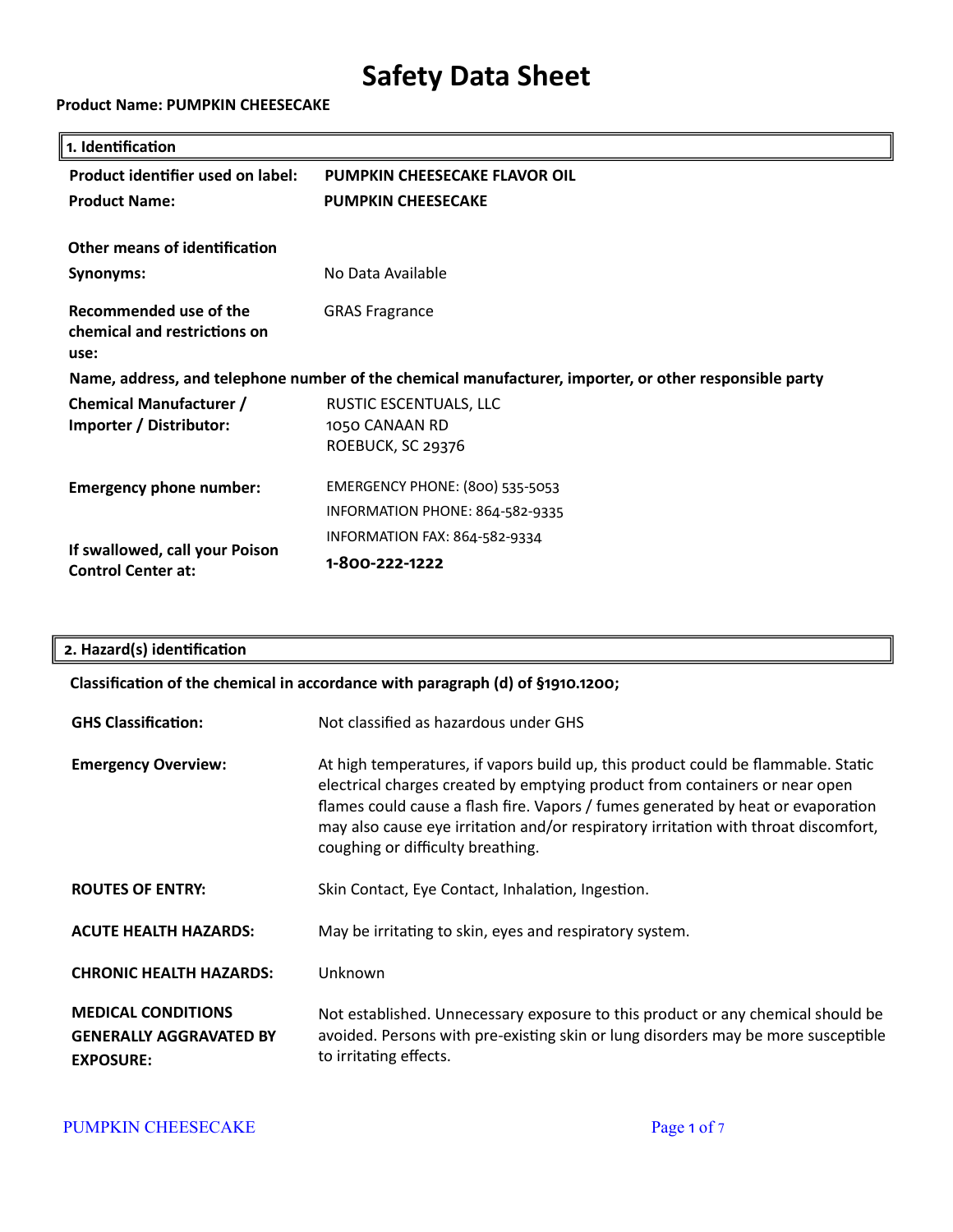#### **Product Name: PUMPKIN CHEESECAKE**

| <b>CARCINOGENICITY:</b> | OSHA: No  |  |
|-------------------------|-----------|--|
|                         | ACGIH: No |  |
|                         | NTP: No   |  |
|                         | IARC: No  |  |
|                         | OTHER: No |  |
|                         |           |  |

| 3. Composition/information on ingredients     |               |                |                             |  |
|-----------------------------------------------|---------------|----------------|-----------------------------|--|
| <b>Chemical Name</b>                          | $\frac{0}{0}$ | CAS#           | <b>OSHA Exposure Limits</b> |  |
| Hexanedioic acid, 1,6-bis(2-ethylhexyl) ester | $60 - 99$     | $103 - 23 - 1$ | No PEL established          |  |
| 2-Propenal, 3-phenyl-                         | $1 - 5$       | $104 - 55 - 2$ | No PEL established          |  |
| 1,3-Benzodioxole-5-carboxaldehyde             | $1 - 5$       | $120 - 57 - 0$ | No PEL established          |  |
| <b>VANILLIN</b>                               | $1 - 5$       | $121 - 33 - 5$ | No PEL established          |  |
| Oils, nutmeg                                  | $0.5 - 1.5$   | 8008-45-5      | No PEL established          |  |
| Benzaldehyde, 3-ethoxy-4-hydroxy-             | $0.5 - 1.5$   | 121-32-4       | No PEL established          |  |

## **Components not listed are not physical or health hazards as defined in 29 CFR 1910.1200 (Hazard Communication Standard).**

| 4. First-aid measures       |                                                                                                                                                       |
|-----------------------------|-------------------------------------------------------------------------------------------------------------------------------------------------------|
|                             | Description of necessary measures, subdivided according to the different routes of exposure, i.e., inhalation, skin and                               |
| eye contact, and ingestion: |                                                                                                                                                       |
| Eye Contact:                | Immediately flush eyes with water for at least 15 minutes. If                                                                                         |
|                             | irritation persists, seek medical attention.                                                                                                          |
| <b>Skin Contact:</b>        | Remove contaminated clothing. Wash affected areas with plenty of                                                                                      |
|                             | soap and water. If irritation develops, seek medical attention.                                                                                       |
| Inhalation:                 | Remove from exposure to fresh air. If breathing has stopped or is                                                                                     |
|                             | difficult, administer artificial respiration and oxygen if available.                                                                                 |
|                             | Seek medical attention immediately                                                                                                                    |
| Ingestion:                  | Drink water or milk to dilute. Seek medical attention immediately.<br>DO NOT induce vomiting unless instructed by a qualified health<br>professional. |

Most important symptoms/effects, acute and delayed:

PUMPKIN CHEESECAKE Page 2 of 7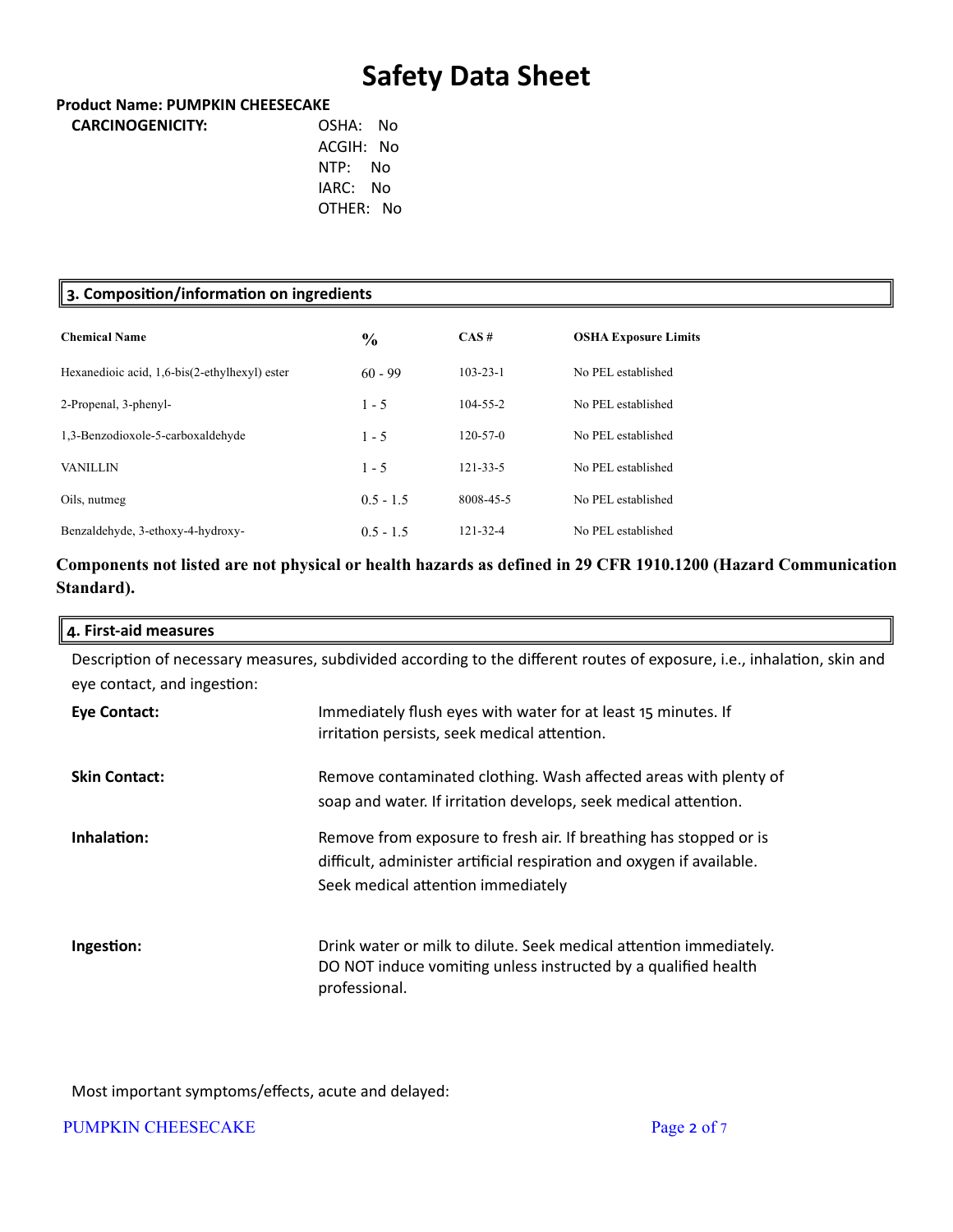| <b>Product Name: PUMPKIN CHEESECAKE</b>                                                         |                                                                                                                                      |
|-------------------------------------------------------------------------------------------------|--------------------------------------------------------------------------------------------------------------------------------------|
| <b>Most important</b>                                                                           | No Data Available                                                                                                                    |
| symptoms/effects (Acute):                                                                       |                                                                                                                                      |
| <b>Most important</b>                                                                           | No Data Available                                                                                                                    |
| symptoms/effects (Delayed):                                                                     |                                                                                                                                      |
| Indication of immediate medical                                                                 | No additional first aid information available                                                                                        |
| attention and special treatment                                                                 |                                                                                                                                      |
| needed, if necessary:                                                                           |                                                                                                                                      |
| 5. Fire-fighting measures                                                                       |                                                                                                                                      |
| <b>Flash Points</b>                                                                             | Fahrenheit: >200, Celsius: >93.33                                                                                                    |
|                                                                                                 | This material is a combustible liquid by OSHA classification (Combustible if Flash Point: 142-200°F)                                 |
| Suitable (and unsuitable) extinguishing media:                                                  |                                                                                                                                      |
| Suitable extinguishing media:                                                                   | Carbon Dioxide, Dry Chemical, Foam, or other NON-Aqueous<br>material.                                                                |
| Unsuitable extinguishing media:                                                                 | No Data Available                                                                                                                    |
| <b>Method Used:</b>                                                                             | ASTM D6450 - Continuous Closed Cup                                                                                                   |
| <b>Flammable Limits:</b>                                                                        | Not determined.                                                                                                                      |
| Specific hazards arising from the chemical (e.g., nature of any hazardous combustion products): |                                                                                                                                      |
| <b>Flammability Summary:</b>                                                                    | Combustible at elevated temperatures                                                                                                 |
| Fire and/or Explosion Hazards:                                                                  | Empty containers retain product residue (liquid or vapor) and can                                                                    |
|                                                                                                 | be dangerous. They should be rinsed with water and disposed of                                                                       |
|                                                                                                 | properly. Soaked rags or paper may pose a spontaneous                                                                                |
|                                                                                                 | combustion hazard in unsealed trash receptacles.                                                                                     |
| <b>Hazardous Combustion</b>                                                                     | Carbon dioxide, Carbon monoxide, Acrid fumes, and other                                                                              |
| <b>Products:</b>                                                                                | unidentified organic compounds.                                                                                                      |
| Special protective equipment<br>and precautions for fire-                                       | Treat as a chemical fire. Self-contained breathing apparatus and<br>protective clothing should be worn when fighting fires involving |
| fighters:                                                                                       | chemicals.                                                                                                                           |
|                                                                                                 |                                                                                                                                      |
| 6. Accidental release measures                                                                  |                                                                                                                                      |
|                                                                                                 |                                                                                                                                      |

**Methods and materials for containment and cleaning up:** Eliminate all ignition sources. Ventilate area. Contain spill and absorb spill onto inert material. Place material into a suitable container and dispose of in accordance with local regulations. DO NOT leave soaked rags or paper in unsealed receptacles as spontaneous combustion may sometimes occur under certain circumstances.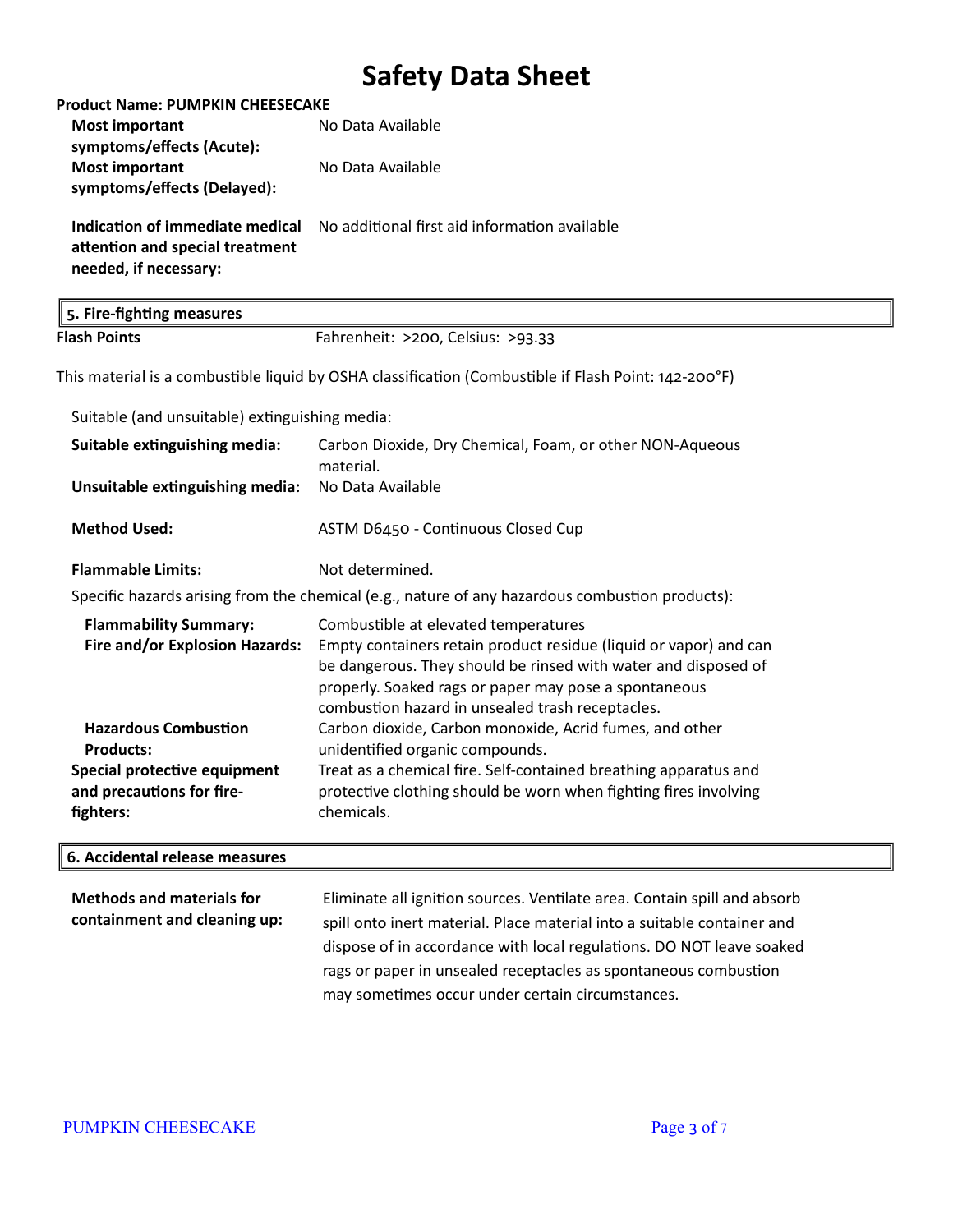| <b>Product Name: PUMPKIN CHEESECAKE</b>                      |                                                                                                                                                                                                                                                                                                                                                             |  |
|--------------------------------------------------------------|-------------------------------------------------------------------------------------------------------------------------------------------------------------------------------------------------------------------------------------------------------------------------------------------------------------------------------------------------------------|--|
| 7. Handling and storage                                      |                                                                                                                                                                                                                                                                                                                                                             |  |
| Precautions for safe handling:                               | Mildly irritating material. Avoid unnecessary exposure.                                                                                                                                                                                                                                                                                                     |  |
| Conditions for safe storage, including any incompatibilities |                                                                                                                                                                                                                                                                                                                                                             |  |
| <b>Conditions for safe storage:</b>                          | Use splash goggles or face shield when eye contact is possible.<br>Respiratory protection is not generally required, if desired use<br>NIOSH approved organic vapor respirator. Use chemical resistant<br>gloves as needed to avoid prolonged or repeated contact. Store in a<br>cool, dry, well ventilated area away from all sources of heat or<br>flame. |  |
| <b>Materials to Avoid/Chemical</b><br>Incompatibility:       | Strong oxidizing agents Strong bases                                                                                                                                                                                                                                                                                                                        |  |
| 8. Exposure controls/personal protection                     |                                                                                                                                                                                                                                                                                                                                                             |  |
| <b>Appropriate engineering</b><br>controls:                  | No exposure limits exist for the constituents of this product. No<br>engineering controls are likely to be required to maintain operator<br>comfort under normal conditions of use.                                                                                                                                                                         |  |
|                                                              | Individual protection measures, such as personal protective equipment:                                                                                                                                                                                                                                                                                      |  |
| <b>Ventilation:</b>                                          | General, meeting ACGIH criteria as needed to control vapor.<br>n na acadh an Leasan an Leasan an Casa an Lotata Liberatus anns an caomh an Leasan                                                                                                                                                                                                           |  |

| ventilation:                   | General, meeting ACGIH criteria as needed to control vapor.                                                                                                                                         |
|--------------------------------|-----------------------------------------------------------------------------------------------------------------------------------------------------------------------------------------------------|
| <b>Eye Protection:</b>         | Use splash goggles or face shield when eye contact may occur.                                                                                                                                       |
| <b>Skin Protection:</b>        | Use chemical resistant gloves as needed to avoid prolonged or<br>repeated contact. Use of a rubber apron is recommended when<br>handling large quantities of this material.                         |
| <b>Work/Hygienic Practices</b> | Good personal hygiene practices should be used. Wash hands after                                                                                                                                    |
|                                | any contact, before breaks and meals, and at the end of the work                                                                                                                                    |
|                                | period. Contaminated clothing and shoes should be cleaned before<br>using again.                                                                                                                    |
| <b>Respiratory Protection:</b> | None generally required. If desired wear a NIOSH approved<br>respirator.                                                                                                                            |
| <b>Exposure Guidelines:</b>    | This material is intended for manufacturing use only. Contaminated<br>equipment should be cleaned with soap and water. Do not<br>discharge wash water into lakes, streams, ponds, or public waters. |

## **9. Physical and chemical properties**

## **Appearance (physical state, color, etc.):**

| Appearance (physical state):                  | Liquid, Yellow         |
|-----------------------------------------------|------------------------|
| Odor:                                         | Comparable to Standard |
| <b>Odor threshold:</b>                        | Not determined         |
| pH:                                           | Not Available          |
| Melting Point/Freezing Point (°C):            | 59F                    |
| Initial Boiling Point and Boiling Range (°C): | No Data Available      |
| <b>Flash Point:</b>                           | $> 200$ º F            |
| <b>Evaporation Rate:</b>                      | Not Available          |
| Flammability (solid, gas):                    | No Data Available      |
|                                               |                        |

PUMPKIN CHEESECAKE Page 4 of 7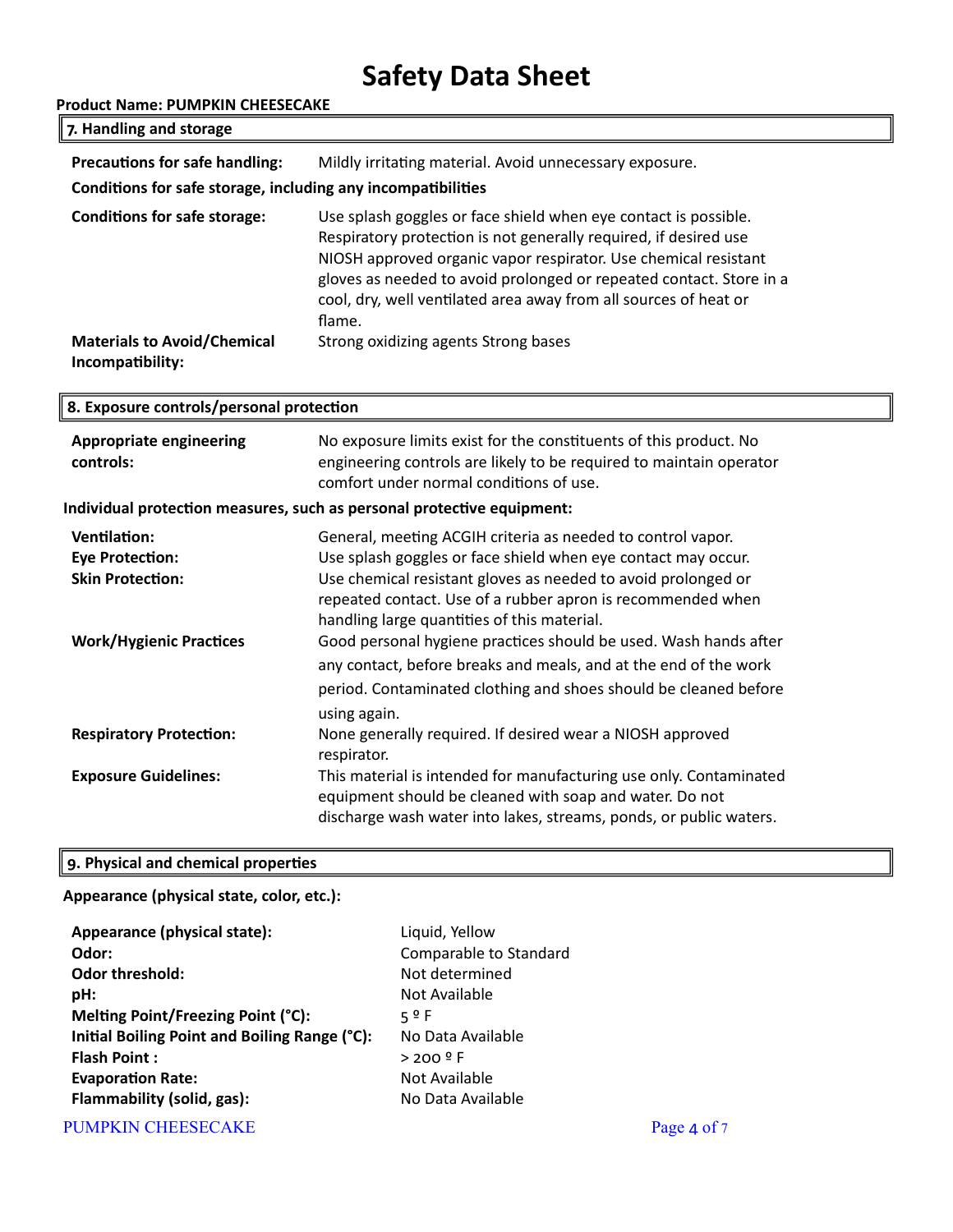#### **Product Name: PUMPKIN CHEESECAKE**

| Upper/lower flammability or explosive limits: |                                                         |
|-----------------------------------------------|---------------------------------------------------------|
| <b>Upper Flammable/Explosive Limit:</b>       | Not Available                                           |
| Lower Flammable/Explosive Limit:              | Not Available                                           |
| <b>Vapor Density:</b>                         | >1                                                      |
| <b>Specific Gravity:</b>                      | 0.9527                                                  |
| Solubility(ies):                              | Soluble in water-No                                     |
| <b>Decomposition Temperature::</b>            | Not Available                                           |
| Viscosity:                                    | No Data Available                                       |
| <b>Refractive Index:</b>                      | Not Available                                           |
| <b>VOC content:</b>                           | 100% (Based on definition of VOC in Title 40 of the CFR |
|                                               | part $51$ , section $100$ )                             |

#### **10. Stability and reactivity**

| Reactivity:<br><b>Chemical stability:</b><br><b>Possibility of hazardous</b><br>reactions: | No Data Available<br>Stable under normal conditions.<br>No Data Available                                                                        |
|--------------------------------------------------------------------------------------------|--------------------------------------------------------------------------------------------------------------------------------------------------|
| Conditions to avoid (e.g., static<br>discharge, shock, or vibration):                      | Temperatures above the high flash point of this combustible<br>material in combination with sparks, open flames, or other sources<br>of ignition |
| Incompatible materials:                                                                    |                                                                                                                                                  |
| <b>Hazardous decomposition</b><br>products:                                                | Carbon Oxides                                                                                                                                    |

#### **11. Toxicological information**

| Information on the likely routes<br>of exposure (inhalation, | Prolonged contact with the undiluted material may cause irritation. |
|--------------------------------------------------------------|---------------------------------------------------------------------|
| ingestion, skin and eye contact):                            |                                                                     |
| Symptoms related to the                                      | No Data Available                                                   |
| physical, chemical and                                       |                                                                     |
| toxicological characteristics:                               |                                                                     |
| <b>Target Organs Potentially</b>                             | No Data Available                                                   |
| <b>Affected by Exposure:</b>                                 |                                                                     |
| <b>Chemical Interactions That</b>                            | None Known                                                          |
| <b>Change Toxicity:</b>                                      |                                                                     |

## **Delayed and immediate effects and also chronic effects from short- and long-term exposure:**

Prolonged contact with the undiluted material may cause irritation.

#### **Immediate (Acute) Health Effects by Route of Exposure:**

| Inhalation Irritation: | No data. |
|------------------------|----------|
| <b>Skin Contact:</b>   | No data. |
| Eye Contact:           | No data. |

#### PUMPKIN CHEESECAKE Page 5 of 7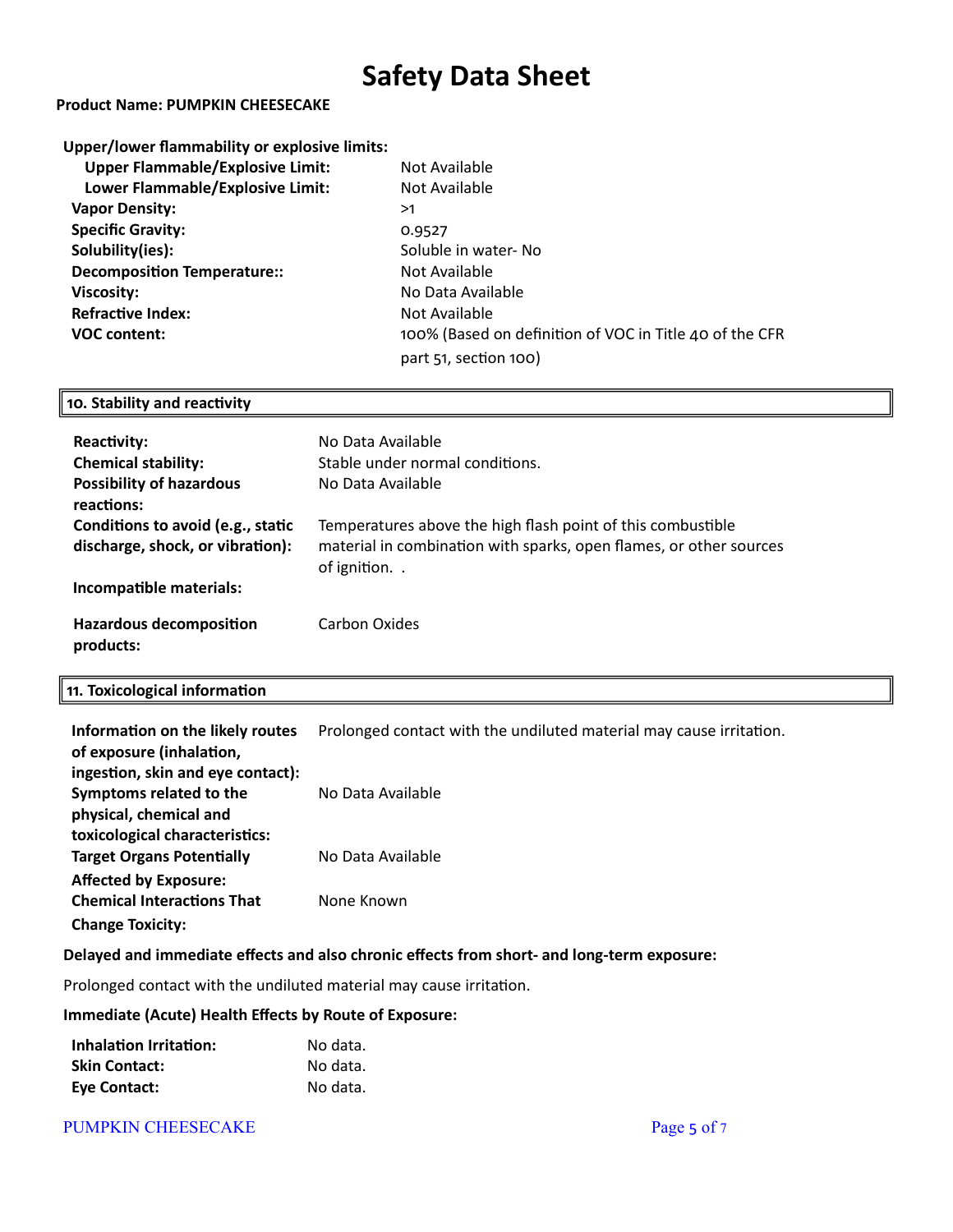| <b>Product Name: PUMPKIN CHEESECAKE</b> |                                                                                                                                          |
|-----------------------------------------|------------------------------------------------------------------------------------------------------------------------------------------|
| <b>Ingestion Irritation:</b>            | No Data Available                                                                                                                        |
| Long-Term (Chronic) Health Effects:     |                                                                                                                                          |
| Carcinogenicity:                        | None of the substances have been shown to cause cancer in long term animal<br>studies. Not a carcinogen according to NTP, IARC, or OSHA. |
| Reproductive and                        | No data available to indicate product or any components present at greater than                                                          |
| <b>Developmental Toxicity:</b>          | 0.1% may cause birth defects.                                                                                                            |
| <b>Mutagenicity:</b>                    | No data available to indicate product or any components present at greater than<br>0.1% is mutagenic or genotoxic.                       |

| 12. Ecological information                                                                                                                                   |                                                                                  |
|--------------------------------------------------------------------------------------------------------------------------------------------------------------|----------------------------------------------------------------------------------|
| <b>Ecotoxicity (aquatic and</b><br>terrestrial, where available):                                                                                            | This material is not expected to be harmful to the ecology.                      |
| Persistence and degradability:<br><b>Bioaccumulative potential:</b><br>Mobility in soil:<br>Other adverse effects (such as<br>hazardous to the ozone layer): | No Data Available<br>No Data Available<br>No Data Available<br>No Data Available |

| 13. Disposal considerations                       |                                                                                                                                                                                                                                                                                                                                                                                                                                                                                                                                                                                                                                       |
|---------------------------------------------------|---------------------------------------------------------------------------------------------------------------------------------------------------------------------------------------------------------------------------------------------------------------------------------------------------------------------------------------------------------------------------------------------------------------------------------------------------------------------------------------------------------------------------------------------------------------------------------------------------------------------------------------|
|                                                   | Description of waste residues and information on their safe handling and methods of disposal, including the                                                                                                                                                                                                                                                                                                                                                                                                                                                                                                                           |
| disposal of any contaminated packaging            |                                                                                                                                                                                                                                                                                                                                                                                                                                                                                                                                                                                                                                       |
| <b>Description of waste residues:</b>             | Spent or discarded material is not expected to be a hazardous<br>waste.                                                                                                                                                                                                                                                                                                                                                                                                                                                                                                                                                               |
| <b>Safe Handling of Waste:</b>                    | Refer to section 8 for information pertaining to personal                                                                                                                                                                                                                                                                                                                                                                                                                                                                                                                                                                             |
|                                                   | protective equipment and exposure controls when handling this<br>material for disposal.                                                                                                                                                                                                                                                                                                                                                                                                                                                                                                                                               |
| Waste treatment methods<br>(including packaging): | Dispose of this material at a local, state or federally approved<br>landfill, incinerator or recovery facility. DO NOT DUMP INTO ANY<br>SEWERS, ON THE GROUND, OR INTO ANY BODY OF WATER. All<br>disposal practices must be in compliance with all Federal,<br>State/Provincial and local laws and regulations. Regulations may<br>vary in different locations. Waste characterizations and<br>compliance with applicable laws are the sole responsibility of the<br>waste generator. As your supplier, we have no control over the<br>management practices or manufacturing processes of parties<br>handling or using this material. |
| 14. Transport information                         |                                                                                                                                                                                                                                                                                                                                                                                                                                                                                                                                                                                                                                       |

| <b>US DOT Ground Shipping</b>     | Not Restricted |
|-----------------------------------|----------------|
| Description:                      |                |
| <b>IATA Shipping Description:</b> | Not Restricted |

PUMPKIN CHEESECAKE Page 6 of 7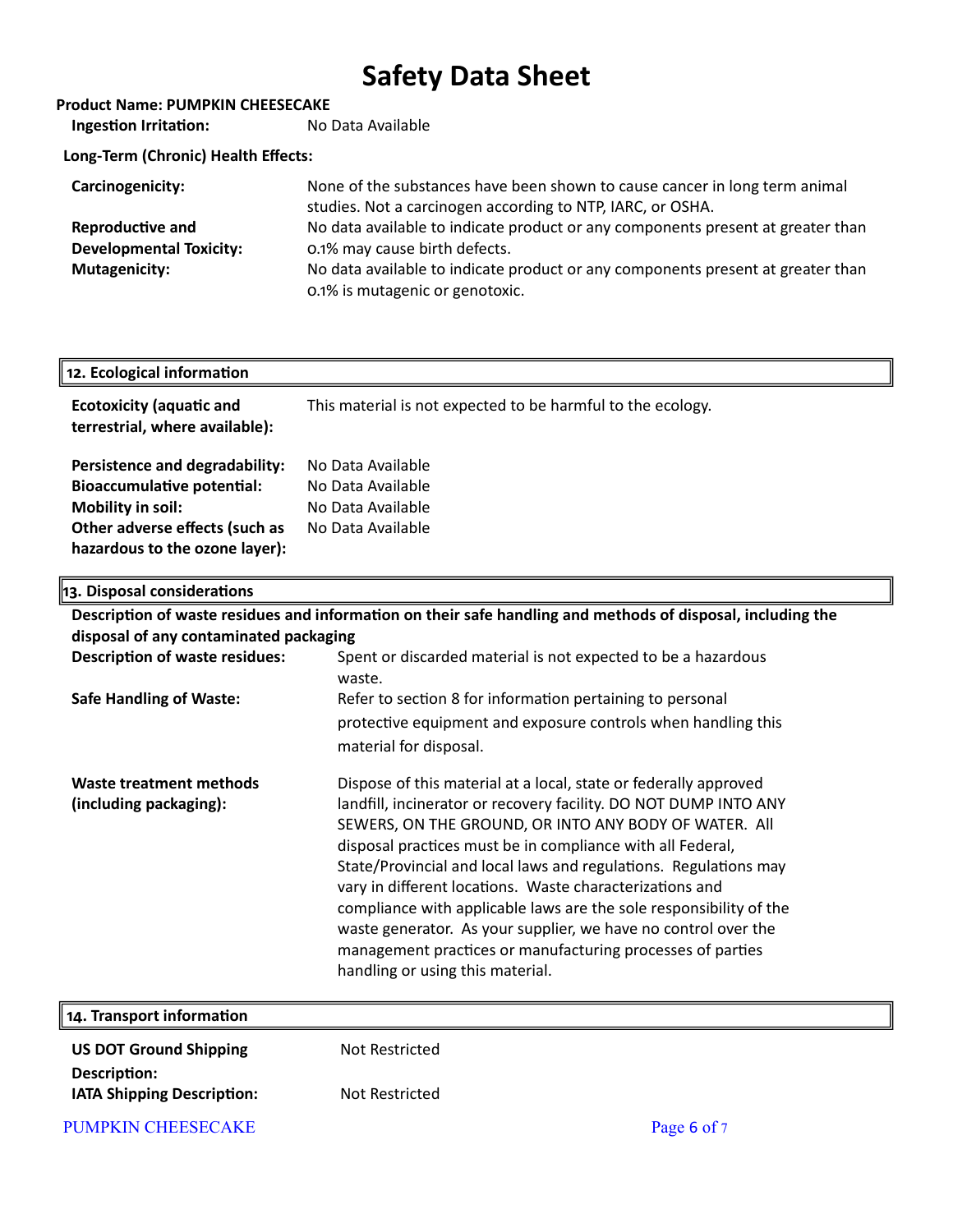**Product Name: PUMPKIN CHEESECAKE**

**IMDG Shipping Description:** Not Restricted

## **15. Regulatory information**

## **Safety, health and environmental regulations specific for the product in question**

| <b>TSCA Status:</b>        | All components in this product are on the TSCA Inventory.       |
|----------------------------|-----------------------------------------------------------------|
| <b>California Prop 65:</b> | Does not contain any chemicals listed on California Proposition |
|                            | 65.                                                             |

#### **Regulated Components:**

| <b>Chemical Component</b> | <b>CAS number and</b><br>other unique<br>identifiers | Regulation         | % Range |
|---------------------------|------------------------------------------------------|--------------------|---------|
| None Listed               |                                                      | California Prop 65 |         |
|                           |                                                      | Cancer             |         |
| None Listed               |                                                      | California Prop 65 |         |
|                           |                                                      | Developmental      |         |
| None Listed               |                                                      | California Prop 65 |         |
|                           |                                                      | Reproductive       |         |
|                           |                                                      | Female             |         |
| None Listed               |                                                      | California Prop 65 |         |
|                           |                                                      | Reproductive Male  |         |
| None Listed               |                                                      | <b>CERCLA</b>      |         |
| None Listed               |                                                      | <b>SARA 313</b>    |         |
| None Listed               |                                                      | <b>SARA EHS</b>    |         |

#### **16. Other information, including date of preparation or last revision.**

| <b>Revision Date:</b><br><b>Revision Number:</b><br>Disclaimer: | 06-15-2017<br>$\mathbf{1}$<br>The information in this MSDS was obtained from current and reliable<br>sources. However, the data is provided without any warranty,<br>expressed or implied, regarding its correctness and accuracy. Since<br>the conditions for use, handling, storage and disposal of this product<br>are beyond Rustic Escentuals' control, it is the user's responsibility<br>both to determine safe conditions for use of this product and to<br>assume liability for loss, injury, damage or expense arising out of the<br>product's improper use. No warranty, expressed or implied, regarding<br>the product described herein shall be created by or inferred from any<br>statement or omission in this MSDS. Various government agencies<br>(e.g. DOT, EPA, FDA) may have specific regulations concerning the |
|-----------------------------------------------------------------|--------------------------------------------------------------------------------------------------------------------------------------------------------------------------------------------------------------------------------------------------------------------------------------------------------------------------------------------------------------------------------------------------------------------------------------------------------------------------------------------------------------------------------------------------------------------------------------------------------------------------------------------------------------------------------------------------------------------------------------------------------------------------------------------------------------------------------------|
|                                                                 |                                                                                                                                                                                                                                                                                                                                                                                                                                                                                                                                                                                                                                                                                                                                                                                                                                      |

#### PUMPKIN CHEESECAKE Page 7 of 7